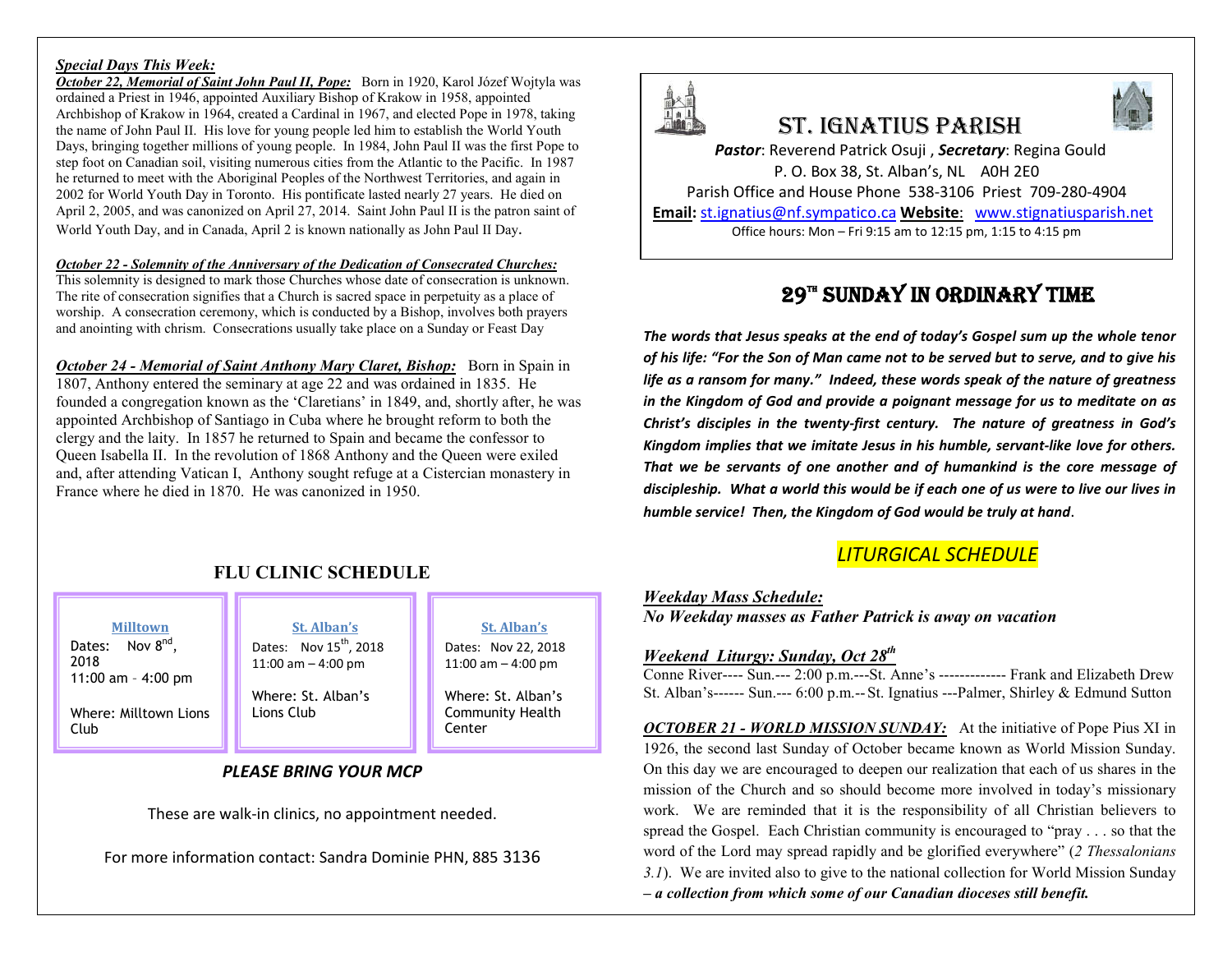### MInIStrIeS' Schedule for Weekend MaSSeS

| <b>DATE</b> | <b>Sacristan</b>    | <b>Reader</b>             | <b>Collectors</b>           | Communion       | Altar                    | <b>Music</b>                    |
|-------------|---------------------|---------------------------|-----------------------------|-----------------|--------------------------|---------------------------------|
| Oct.<br>20  | <b>NO MASS</b>      |                           |                             | <b>Minister</b> | <b>Servers</b>           |                                 |
| Oct.<br>21  | Mary S.<br>Patsy M. | Valerie<br><b>Hoskins</b> | Willie MacD.<br>Pat Pittman | Mary Strickland | Kevin<br>Anthony         | Jessica<br>Willcott             |
| Oct.<br>27  | <b>No Mass</b>      |                           |                             |                 |                          |                                 |
| Oct.<br>28  | Mary Organ          | Philomena<br>Sutton       | Willie MacD.<br>Pat Pittman | Mary Organ      | Jenny<br>Brenda<br>Davis | Children'<br>s Choir<br>Valerie |

#### *Weekly Parish Revenue*

St. Ignatius Church:-------- \$700.00 St. Anne's-Offering-------- \$137.00<br>Wedding Stipend: --------- \$200.00 Religion Program--------- \$10.00 Wedding Stipend: --------- \$200.00

#### *Knights of Columbus card game*

*The Knights will be holding a special card party on Saturday, Oct. 20, at 8:00 pm at St. Alban's Lions Club. All proceeds in aid of Shona Pittman to help with the purchase of a prosthetic limb and other medical expenses incurred during her recent illness. Groceries prizes to won!!!!!* 

*Bus Lane***:** During the school week, from Monday to Fridays, people are asked not to drive along in front of the school. In other words, that lane is reserved for buses and for students and teachers to walk safely to and from the school. All cars are asked to use ONLY the main church parking lot(down around the lawns) for vehicular traffic to and from the church/parish office.

#### *Important Notice*

*There will only be one Mass celebrated at St. Ignatius Church while Father Patrick is away for the next several weeks. St. Anne's Mass schedule will remain the same.*

*At this time Father David Joy will be caring for our parish. He will be available for sick calls, funerals, baptisms, etc. He can be reached at 885- 2338 or 885-7507.*

#### *GOSPEL SING*

The Knights of Columbus will be hosting a Gospel/Christmas Sing at St. Ignatius Church on Sunday, November 25 from 2:00-4:00. All funds raised will be used to support the Religion program including the cost of books and other resources required throughout the year. The cost of admission is \$5 adults, \$3 students. There will be a 50/50 draw as well as a bake sale starting at 1:30.

#### The following are from Pontifex, the Official Twitter page of His *Holiness Pope Francis*:

+ Pontifex: If sometimes the flame of charity seems to die in our hearts, it never dies in the heart of God!

+ Pontifex: When you meet other people in the Lord, you can be sure God's surprises will follow.

+ Pontifex: Almsgiving helps us to recognize our neighbour as our brother and sister, and to acknowledge that what we possess is never our's alone.

+ Pontifex: Fasting makes us more alert and attentive to God and our neighbour, and reminds us that He alone can satisfy our hunger.

+ Pontifex: God in His providence offers us the season of Lent each year as a chance to return to Him with all our hearts and in every aspect of our lives.

## **Points to Ponder:**

+ Do I always do what God wants me to do?

+ Am I always aware of God's steadfast love?

+ Do I live for the praise of God's glory?

+ Am I open to being out by Jesus to His people every day?

+ Am I living the simple and holy life that Jesus wants me to live?